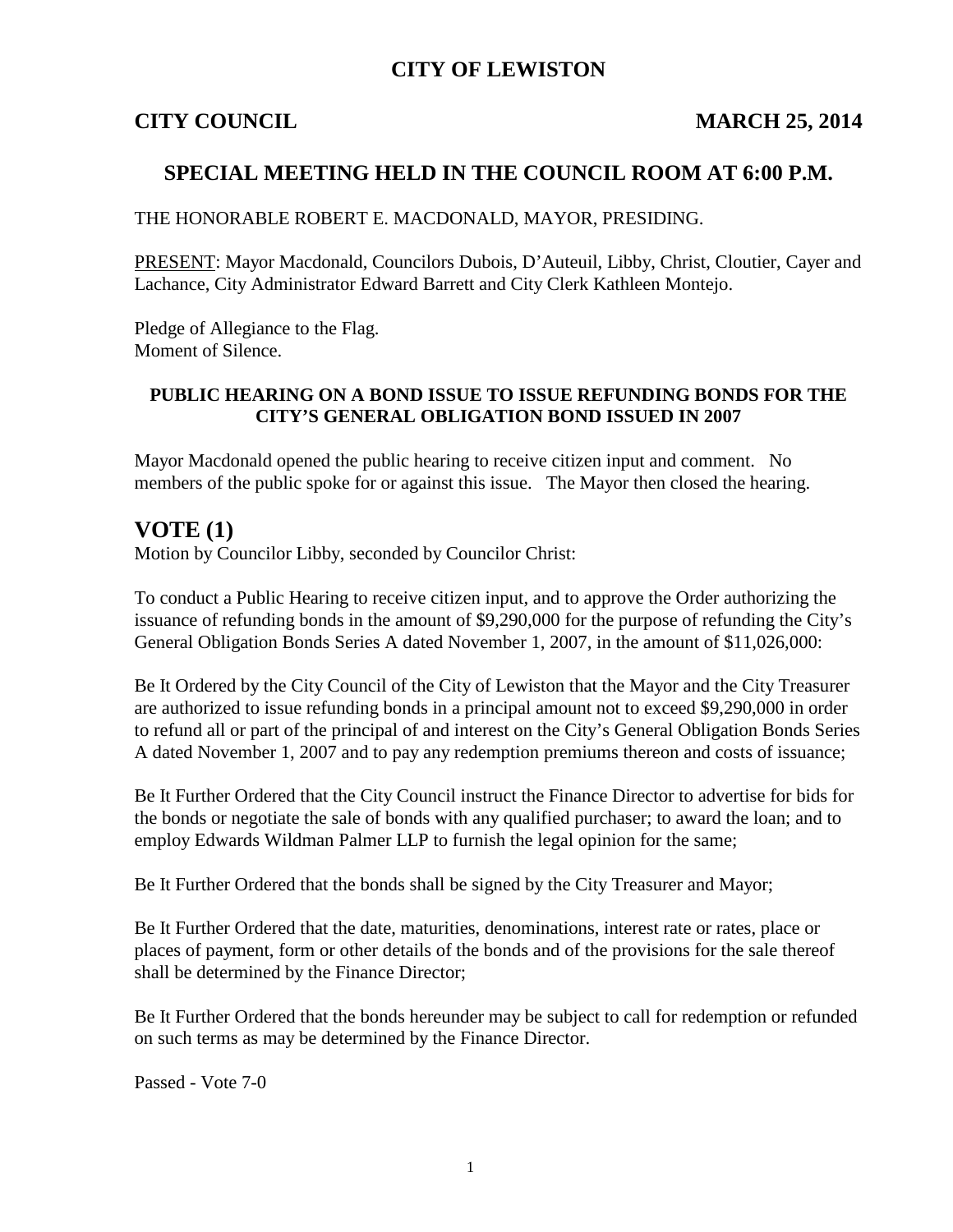#### **RESOLVE – RESCINDING THE FY2014 \$282,000 AUTHORIZATION TO FUND STORM DRAINS FOR ROAD REHABILITATION WORK PROJECTS**

## **VOTE (2)**

Motion by Councilor Libby, seconded by Councilor Christ:

To approve the Resolve rescinding the FY2014 \$282,000 authorization to fund storm drains for road rehabilitation work projects:

Whereas, in the FY2014 LCIP, the City Council approved \$282,000 to fund the installation of storm drains for all of the approved FY2014 road rehabilitation projects; and

Whereas, subsequently, these funds were also appropriated in the FY2014 Storm Water Operating Budget; and

Whereas, since funds are available in the operating budget for this purpose, the original 2014 bonded project is no longer needed;

Now, Therefore, Be It Resolved by the City Council of the City of Lewiston, that the FY2014 \$282,000 bond authorization to fund Storm Drains for Road Rehabilitation Work is hereby rescinded.

Passed - Vote 7-0

### **WORKSHOP SESSION**

At this point, the City Administrator presented the FY2015 municipal budget to the City Council.

#### **EXECUTIVE SESSION TO DISCUSS REAL ESTATE NEGOTIATIONS OF WHICH THE PREMATURE DISCLOSURE OF THE INFORMATION WOULD PREJUDICE THE COMPETITIVE BARGAINING POSITION OF THE CITY**

## **VOTE (3)**

Motion by Councilor Dubois, seconded by Councilor Cayer:

To enter into an Executive Session, pursuant to MRSA Title 1, section 405(6)(c), to discuss Real Estate Negotiations, of which the premature disclosure of the information would prejudice the competitive bargaining position of the City. Passed - Vote 7-0

Executive Session started at 6:45pm and ended at 8:20pm.

## **VOTE (4)**

Motion by Councilor Christ, seconded by Councilor Dubois:

To adjourn at 8:20P.M. Passed - Vote 7-0